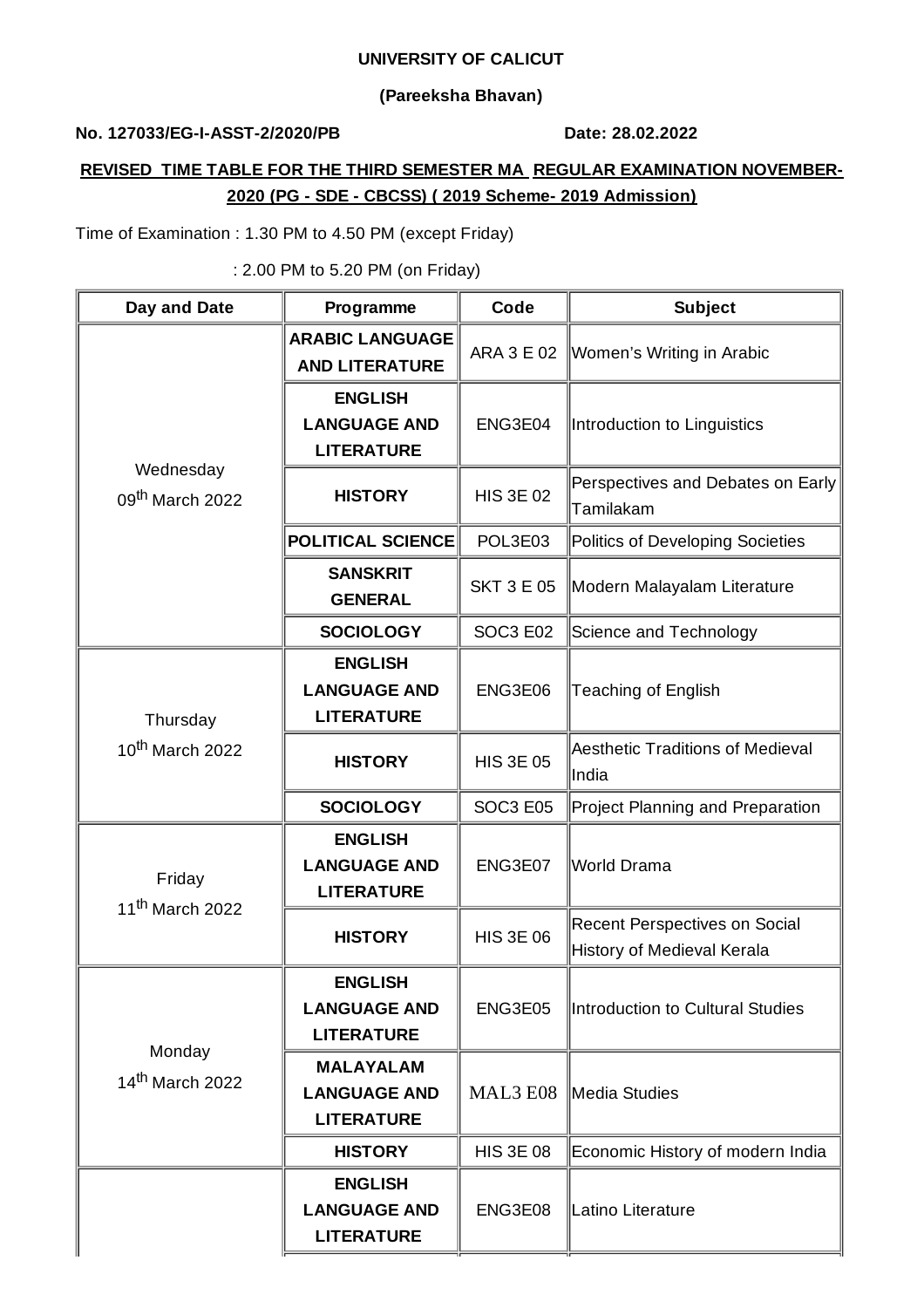| Tuesday<br>15 <sup>th</sup> March 2022   | <b>MALAYALAM</b><br><b>LANGUAGE AND</b><br><b>LITERATURE</b> | <b>MAL3 E012</b>  | Malayalam Writing and Research<br>Methodology               |
|------------------------------------------|--------------------------------------------------------------|-------------------|-------------------------------------------------------------|
|                                          | <b>HISTORY</b>                                               | <b>HIS 3E 11</b>  | Selected Themes in History of the<br>Medieval Eastern World |
| Wednesday<br>$16^{\text{th}}$ March 2022 | <b>ENGLISH</b><br><b>LANGUAGE AND</b><br><b>LITERATURE</b>   | ENG3E09           | American Ethnic Writing                                     |
|                                          | <b>HISTORY</b>                                               | <b>HIS 3E 09</b>  | Gender and Caste in Modern India                            |
|                                          | <b>ARABIC LANGUAGE</b><br><b>AND LITERATURE</b>              | <b>ARA 3 E 04</b> | Development of Thafseer<br>Literature                       |
|                                          | <b>ENGLISH</b><br><b>LANGUAGE AND</b><br><b>LITERATURE</b>   | ENG3E03           | Women's Writing                                             |
|                                          | <b>ECONOMICS</b>                                             | ECO3 E04          | <b>Regional Economics</b>                                   |
| Thursday                                 | <b>HISTORY</b>                                               | <b>HIS 3E 07</b>  | Social Movements in Modern India                            |
| 17 <sup>th</sup> March 2022              | <b>MALAYALAM</b>                                             | MAL3 E09          | Malayalam Drama                                             |
|                                          | <b>LANGUAGE AND</b>                                          |                   | MAL3 E010 Study of Kerala Arts                              |
|                                          | <b>LITERATURE</b>                                            |                   | MAL3 E011 Contemporary Malayalam Poetry                     |
|                                          | <b>POLITICAL SCIENCE</b>                                     | POL3E02           | Indian Administration                                       |
|                                          | <b>SANSKRIT</b><br><b>GENERAL</b>                            | <b>SKT 3 E 06</b> | <b>Basic Sanskrit</b>                                       |
|                                          | <b>SOCIOLOGY</b>                                             | SOC3 E03          | Sociology of Health                                         |
|                                          | <b>ARABIC LANGUAGE</b><br><b>AND LITERATURE</b>              | ARA 3 E 03        | Research Methodology                                        |
|                                          |                                                              | <b>ECO3 E01</b>   | Banking: Theory and Practice                                |
| Friday                                   | <b>ECONOMICS</b>                                             | <b>ECO3 E02</b>   | <b>Industrial Economics</b>                                 |
| 18 <sup>th</sup> March 2022              |                                                              | <b>ECO3 E03</b>   | <b>Labour Economics</b>                                     |
|                                          | <b>ENGLISH</b><br><b>LANGUAGE AND</b><br><b>LITERATURE</b>   | ENG3E02           | European Fiction in Translation                             |
|                                          | <b>HINDI</b>                                                 | <b>HIN 3E 05</b>  | <b>Functional Hindi</b>                                     |
|                                          |                                                              | <b>HIN 3E 06</b>  | Film Study                                                  |
|                                          | <b>HISTORY</b>                                               | <b>HIS 3E 04</b>  | Selected Themes in Economic<br>History of Medieval India    |
|                                          | <b>MALAYALAM</b>                                             | MAL3 E05          | Indian Literature                                           |
|                                          | <b>LANGUAGE AND</b><br><b>LITERATURE</b>                     | MAL3 E07          | <b>Film Studies</b>                                         |
|                                          | <b>PHILOSOPHY</b>                                            | <b>PHL3 E05</b>   | Philosophy of Narayana Guru                                 |
|                                          |                                                              | <b>PHL3 E06</b>   | Philosophy of Marxism                                       |
|                                          | <b>POLITICAL SCIENCE</b>                                     | POL3E01           | Human Rights in India                                       |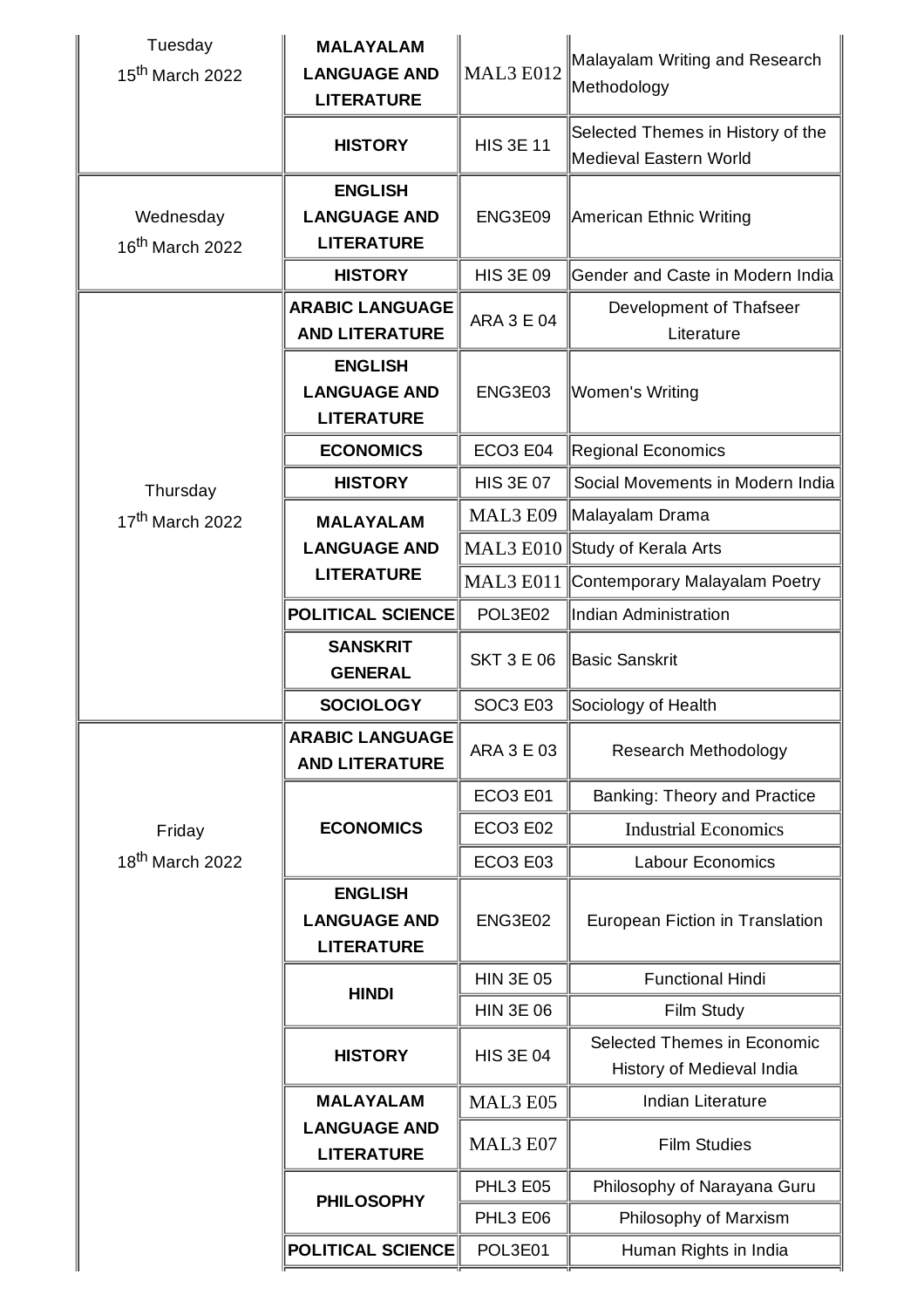|                                         | <b>SANSKRIT</b><br><b>GENERAL</b>                            | <b>SKT 3 E 03</b> | Manuscriptology & Textual<br>Criticism                           |
|-----------------------------------------|--------------------------------------------------------------|-------------------|------------------------------------------------------------------|
| Friday<br>18 <sup>th</sup> March 2022   | <b>SANSKRIT SAHITYA</b>                                      | <b>SKT 3E 01</b>  | Indian Philosophical Systems                                     |
|                                         |                                                              | <b>SKT 3E 03</b>  | <b>Traditional Sanskrit Theatre of</b><br>Kerala                 |
|                                         | <b>SOCIOLOGY</b>                                             | <b>SOC3 E02</b>   | Sociology of Migration And<br>Diaspora                           |
| Saturday<br>19 <sup>th</sup> March 2022 | <b>HISTORY</b>                                               | <b>HIS 3E 03</b>  | Knowledge and culture in Early<br>India                          |
|                                         | <b>ARABIC LANGUAGE</b><br><b>AND LITERATURE</b>              | <b>ARA 3 C 09</b> | Literary<br>Criticism:<br>Theory<br>and<br>Practice              |
|                                         | <b>ECONOMICS</b>                                             | <b>ECO3 C09</b>   | International Trade                                              |
| Monday<br>21st March 2022               | <b>ENGLISH</b><br><b>LANGUAGE AND</b><br><b>LITERATURE</b>   | ENG3 CO9          | Twentieth century British Literature<br>post 1940                |
|                                         | <b>HINDI</b>                                                 | <b>HIN 3C 09</b>  | Modern Hindi Poetry up to<br>Chayavad                            |
|                                         | <b>HISTORY</b>                                               | <b>HIS 3C01</b>   | Perspectives on Colonialism in<br>India                          |
|                                         | <b>MALAYALAM</b><br><b>LANGUAGE AND</b><br><b>LITERATURE</b> | MAL3 C09          | Sanskrit - I                                                     |
|                                         | <b>PHILOSOPHY</b>                                            | PHL3 C09          | The Socio-Economic Philosophy of<br>Mahatma Gandhi               |
|                                         | POLITICAL SCIENCE                                            | POL3C09           | Research Methodology                                             |
|                                         | <b>SANSKRIT</b><br><b>GENERAL</b>                            | <b>SKT 3 C09</b>  | <b>Vedic Traditions</b>                                          |
|                                         | <b>SANSKRIT SAHITYA</b>                                      | <b>SKT 3C09</b>   | Dhvani Theory II                                                 |
|                                         | <b>SOCIOLOGY</b>                                             | <b>SOC3 C09</b>   | Schools Of Sociological Theory II                                |
| Wednesday<br>23rd March 2022            | <b>ARABIC LANGUAGE</b><br><b>AND LITERATURE</b>              | <b>ARA 3 C 10</b> | <b>Creative Writing for Media</b>                                |
|                                         | <b>ECONOMICS</b>                                             | <b>ECO3 C10</b>   | Growth and Development                                           |
|                                         | <b>ENGLISH</b><br><b>LANGUAGE AND</b><br><b>LITERATURE</b>   | <b>ENG3C10</b>    | Literary Criticism and Theory - Part<br>$\overline{2}$           |
|                                         | <b>HINDI</b>                                                 | <b>HIN 3C 10</b>  | Origin and Development of Hindi<br>Language & Structure Of Hindi |
|                                         | <b>HISTORY</b>                                               | <b>HIS 3C02</b>   | Discourses on Indian Nationalism                                 |
|                                         | <b>MALAYALAM</b><br><b>LANGUAGE AND</b><br><b>LITERATURE</b> | <b>MAL3 C10</b>   | Malayalam Literary Criticism                                     |